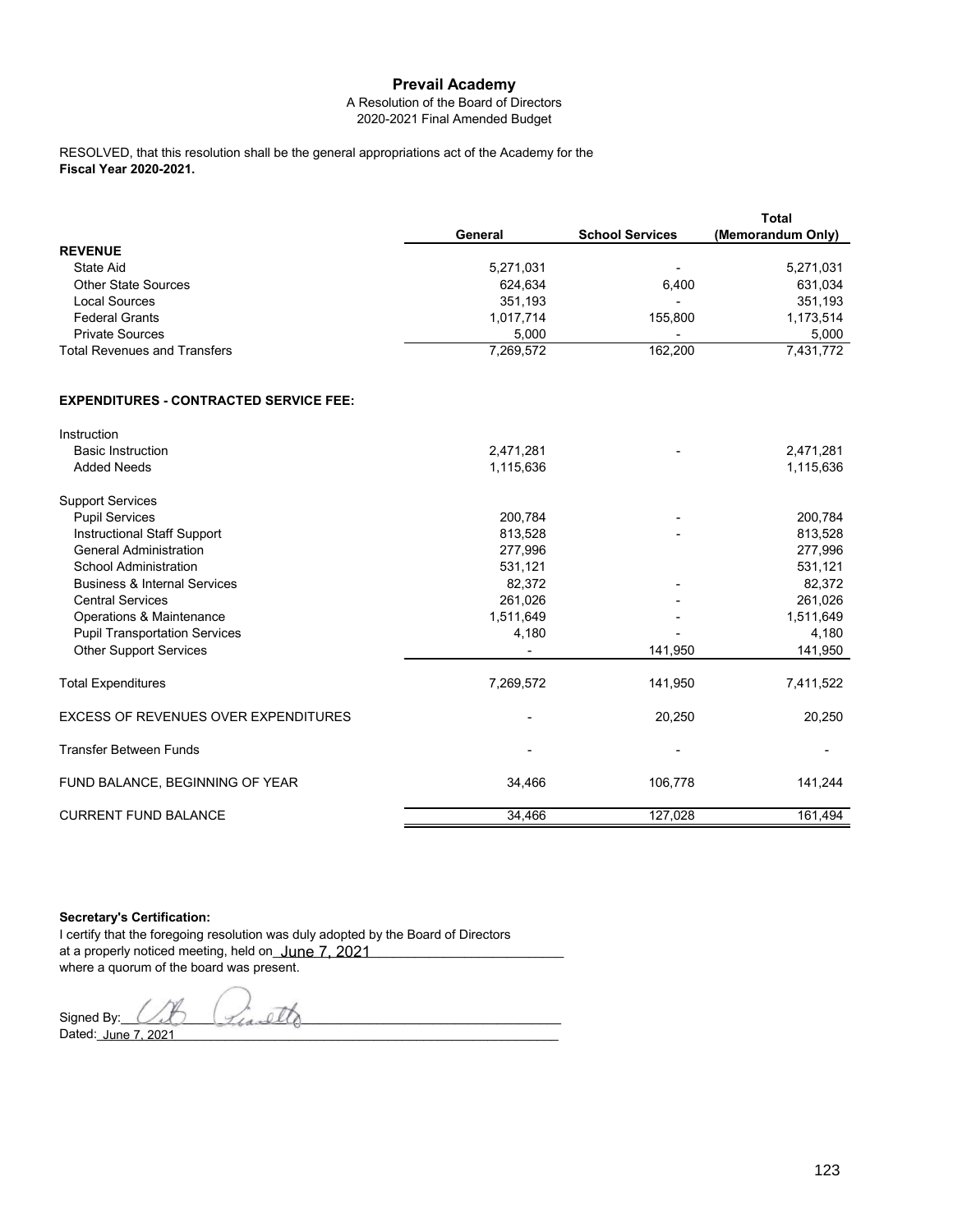# **Prevail Academy**

2020-2021 Final Amended Budget Detail

|                                                  | 2020-2021<br><b>Final Amended Budget</b> |
|--------------------------------------------------|------------------------------------------|
| <b>General Fund</b>                              |                                          |
| <b>REVENUE</b>                                   |                                          |
| <b>State Aid</b>                                 | 5,271,031                                |
| Revenue from State Sources                       | 624,634                                  |
| <b>Revenue from Local Sources</b>                | 351,193                                  |
| Restricted-Federal 'Pass thru' Grants - Title I  | 284,695                                  |
| Restricted-Federal 'Pass thru' Grants - Title II | 61,510                                   |
| Restricted-Federal 'Pass thru' Grants - Title IV | 21,795                                   |
| Restricted-Federal 'Pass thru' Grants - IDEA     | 132,580                                  |
| Restricted-Federal 'Pass thru' Grants - CRF      | 246,897                                  |
| Restricted-Federal 'Pass thru' Grants - GEER     | 51,971                                   |
| Restricted-Federal 'Pass thru' Grants - ESSER    | 218,266                                  |
| <b>Revenue from Private Sources</b>              | 5,000                                    |
| <b>Total Revenue &amp; Other Transactions</b>    | 7,269,572                                |
| <b>EXPENDITURES</b>                              |                                          |
| <b>Basic Instruction</b>                         |                                          |
| Salaries, Taxes, & Benefits                      | 1,900,873                                |
| <b>Local Meetings</b>                            | 5,800                                    |
| Printing and Binding                             | 13,250                                   |
| <b>Teaching Supplies</b>                         | 354,851                                  |
| Textbooks                                        | 29,746                                   |
| Software & Equipment                             | 220                                      |
| <b>Equipment Lease</b>                           | 48,100                                   |
| Dues/Memberships                                 | 830                                      |
| Field trips                                      | 15,500                                   |
| <b>Contracted Services</b>                       | 64,631                                   |
| <b>Employment Expenses</b>                       | 490                                      |
| Finger Printing & Background Checks              | 1,990                                    |
| <b>Board Funds</b>                               | 35,000                                   |
| <b>Total - Basic Instruction</b>                 | 2,471,281                                |
| <b>Added Needs</b>                               |                                          |
| <b>Compensatory Education</b>                    |                                          |
| Salaries, Taxes, & Benefits                      | 588,529                                  |
| <b>Teaching Supplies</b>                         | 51,638                                   |
| <b>Subtotal - Compensatory Education</b>         | 640,167                                  |
| <b>Special Education</b>                         |                                          |
| Salaries, Taxes, & Benefits                      | 405,751                                  |
| <b>Instructional Services</b>                    | 5,678                                    |
| <b>Local Meetings</b>                            | 245                                      |
| Workshops and Conferences                        | 1,050                                    |
| <b>Teaching Supplies</b>                         | 15,405                                   |
| Software & Equipment                             | 1,750                                    |
| Dues/Memberships                                 | 800                                      |
| <b>Indirect Costs</b>                            | 44,790                                   |
| <b>Subtotal - Special Education</b>              | 475,469                                  |
| <b>Total - Added Needs</b>                       | 1,115,636                                |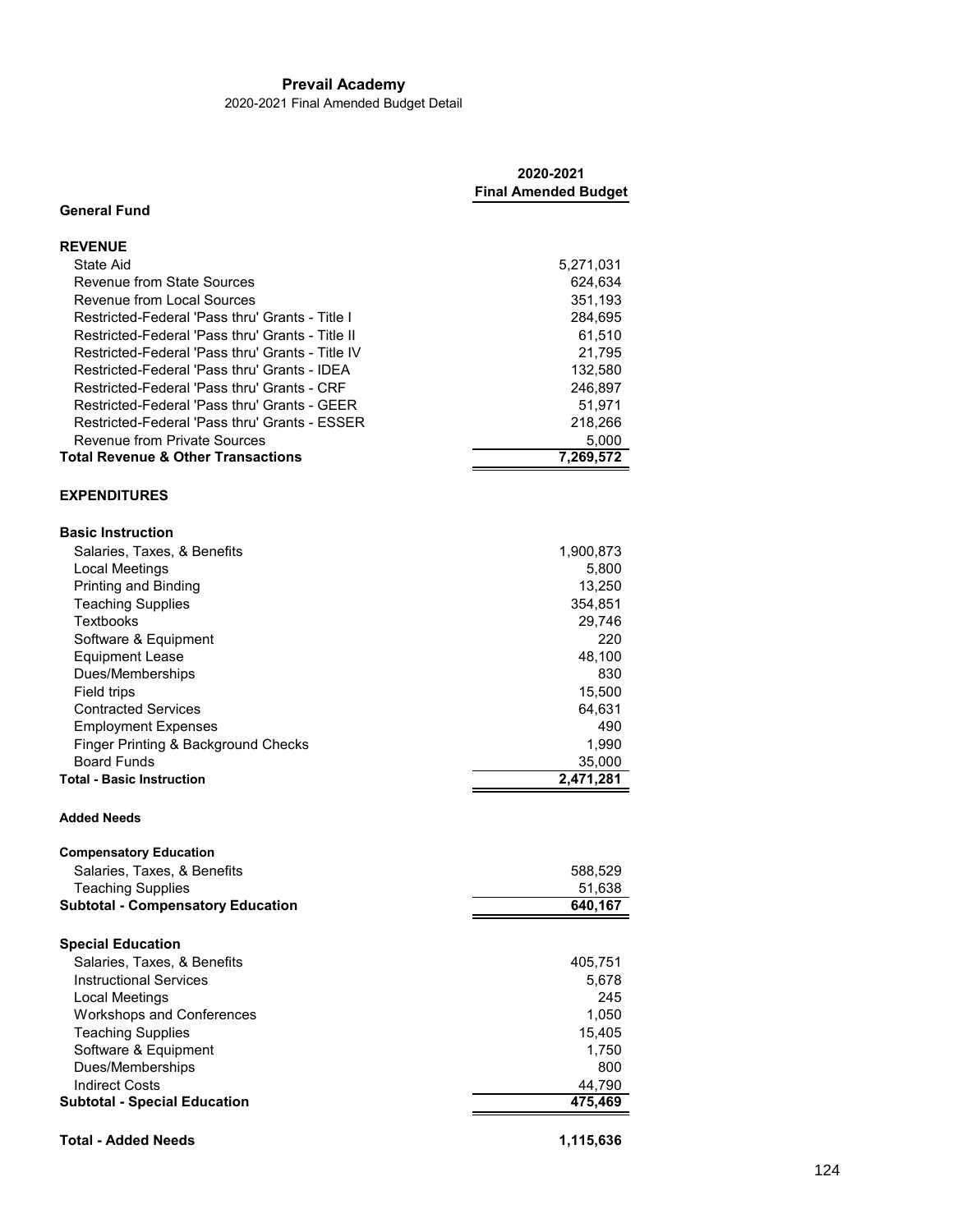| <b>Pupil Services</b>                           |                     |     |
|-------------------------------------------------|---------------------|-----|
| <b>Occupational Therapist Services</b>          | 26,824              |     |
| <b>Psychological Services</b>                   | 20,700              |     |
| Speech Pathology                                | 95,360              |     |
| Social Work Services                            | 57,900              |     |
| <b>Total - Pupil Services</b>                   | 200,784             |     |
|                                                 |                     |     |
| <b>Instructional Staff Support</b>              |                     |     |
| Salaries, Taxes, & Benefits                     | 509,211             |     |
| <b>Workshops and Conferences</b>                | 1,210               |     |
| Improvement of Instruction                      | 121,092             |     |
| Professional Development                        | 75,515              |     |
| Technology                                      | 69,747              |     |
| <b>Special Education</b><br><b>Recess Aides</b> | 25,788<br>10,965    |     |
| <b>Total - Instructional Staff Support</b>      | 813,528             |     |
|                                                 |                     |     |
| <b>General Administration</b>                   |                     |     |
| <b>Board of Education</b>                       |                     |     |
| Board of Education Administration               | 32,821              |     |
| Legal Fees                                      | 9,175               |     |
| Audit                                           | 10,025              |     |
| Travel & Expense Staff                          | 100                 |     |
| Insurance                                       | 10,950              |     |
| <b>Contracted Services</b>                      | 75                  |     |
| <b>Subtotal - Board of Education</b>            | 63,146              |     |
| <b>Executive Administration</b>                 |                     |     |
| <b>Executive Administration</b>                 | 19,773              |     |
| Oversight Fee                                   | 173,883             |     |
| <b>Subtotal - Executive Administration</b>      | 193,656             |     |
|                                                 |                     |     |
| <b>Grant Procurement</b>                        |                     |     |
| <b>Grant Procurement</b>                        | 21,194              |     |
| <b>Subtotal - Grant Procurement</b>             | $\overline{21,194}$ |     |
| <b>Total - General Administration</b>           | 277,996             |     |
| <b>School Administration</b>                    |                     |     |
| <b>Office of the Principal</b>                  |                     |     |
| Salaries, Taxes, & Benefits                     | 215,401             |     |
| Local Meetings                                  | 4,575               |     |
| <b>Workshops and Conferences</b>                | 800                 |     |
| Mailing                                         | 6,800               |     |
| Printing & Binding                              | 675                 |     |
| <b>Office Supplies</b>                          | 4,300               |     |
| Dues/Memberships                                | 3,300               |     |
| Advertising                                     | 142,900             |     |
| <b>Contracted Services</b>                      | 1,300               |     |
| <b>Bank Charges</b>                             | 600                 |     |
| <b>Indirect Costs</b>                           | 1,725               |     |
| Subtotal - Office of the Principal              | 382,376             |     |
| <b>Other School Administration</b>              |                     |     |
| Admissions & Other Administrative Support       | 109,192             |     |
| Salaries, Taxes, & Benefits                     | 32,592              |     |
| <b>Local Meetings</b>                           | 500                 |     |
| Workshops and Conferences                       | 761                 |     |
| Mailing                                         | 1,800               |     |
| Printing & Binding                              | 3,900               | 125 |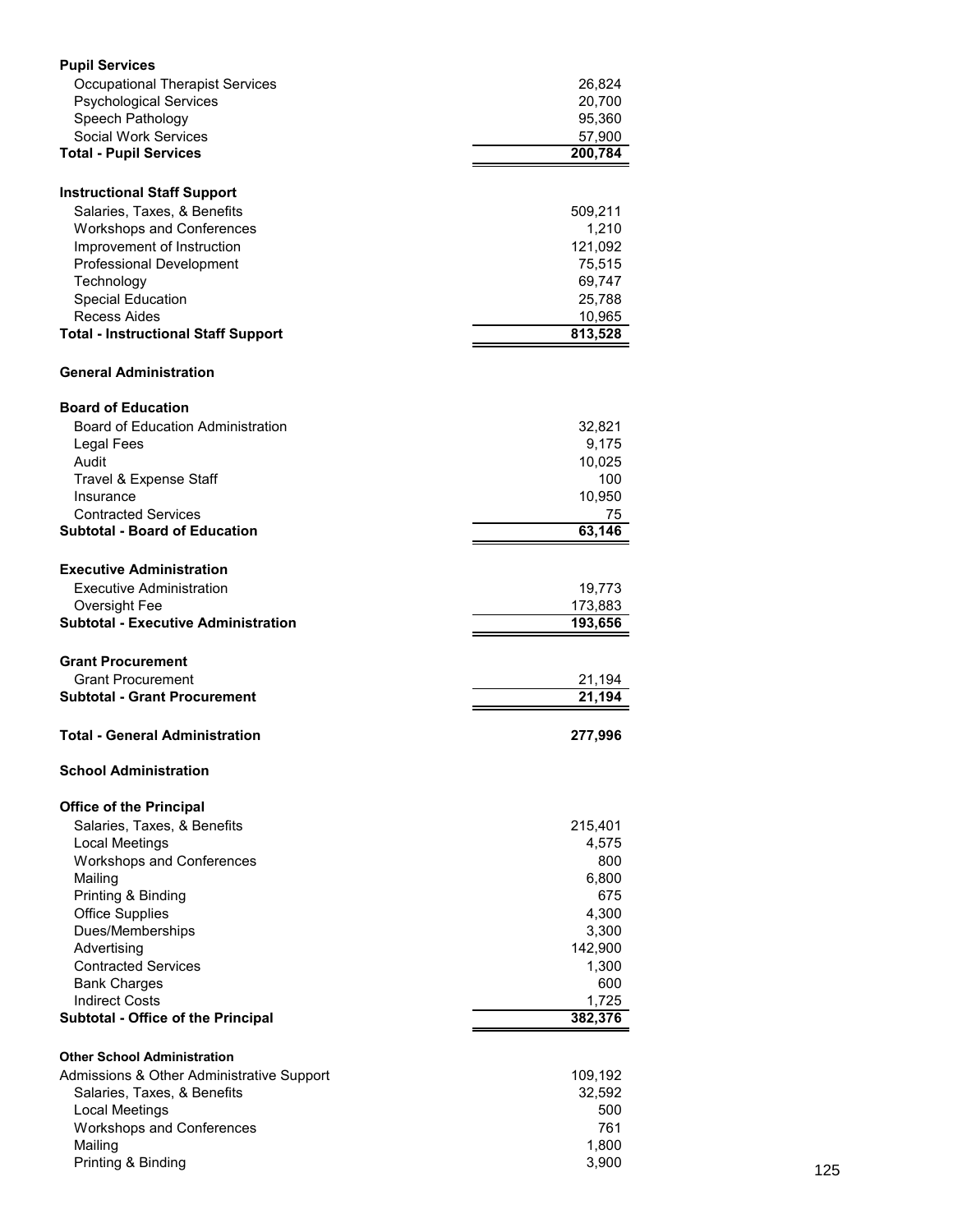| <b>Subtotal - Other School Administration</b>                                           | 148,745             |
|-----------------------------------------------------------------------------------------|---------------------|
| <b>Total - School Administration</b>                                                    | 531,121             |
| <b>Business &amp; Internal Services</b>                                                 |                     |
| <b>Fiscal Services</b>                                                                  | 79,514              |
| Internal Distribution Services                                                          | 2,858               |
| <b>Total - Business &amp; Internal Services</b>                                         | 82,372              |
| <b>Central Services</b>                                                                 |                     |
| <b>Information Services</b>                                                             | 24,688              |
| <b>Staff/Personnel Services</b>                                                         | 116,513             |
| <b>Data Processing Services</b>                                                         | 84,487              |
| <b>Other Central Services</b>                                                           | 35,338              |
| <b>Total - Central Services</b>                                                         | 261,026             |
| <b>Operations &amp; Maintenance</b>                                                     |                     |
| <b>Internal Building Services</b>                                                       | 14,529              |
| Telephone                                                                               | 950                 |
| Heat                                                                                    | 11,325              |
| Electric                                                                                | 51,525              |
| Sewer                                                                                   | 11,475              |
| Waste & Trash Disposal                                                                  | 4,100               |
| <b>Building Maintenance &amp; Repair</b>                                                | 231,380             |
| Equipment Maintenance & Repair                                                          | 760                 |
| Lease of Building                                                                       | 940,000             |
| Lease of Equipment                                                                      | 6,325               |
| Supplies                                                                                | 300                 |
| <b>Equipment Purchases</b>                                                              | 143,805             |
| Liability Insurance                                                                     | 875                 |
| <b>Property Taxes</b>                                                                   | 50,575              |
| Property Insurance                                                                      | 14,175              |
| Safety & Security<br><b>Total - Operations &amp; Maintenance</b>                        | 29,550<br>1,511,649 |
|                                                                                         |                     |
| <b>Pupil Transportation Services</b>                                                    |                     |
| <b>Contracted Transportation</b>                                                        | 4,180               |
| <b>Total - Pupil Transportation Services</b>                                            | 4,180               |
| <b>Other Support Services</b>                                                           |                     |
| <b>Pupil Activities</b>                                                                 |                     |
| Salaries, Taxes, & Benefits                                                             |                     |
| <b>Contracted Services</b>                                                              |                     |
| Supplies                                                                                |                     |
| <b>Total - Pupil Activities</b>                                                         |                     |
| Outgoing Transfer to School Service Fund                                                |                     |
| Total Expenditures & Other Transactions                                                 | 7,269,572           |
|                                                                                         |                     |
| <b>Revenues and Other Financing Sources Over</b><br>(Under) Expenditures and Other Uses |                     |
| Beginning Fund Balance (7/1)                                                            | 34,466              |
| <b>Ending Fund Balance</b>                                                              | 34,466              |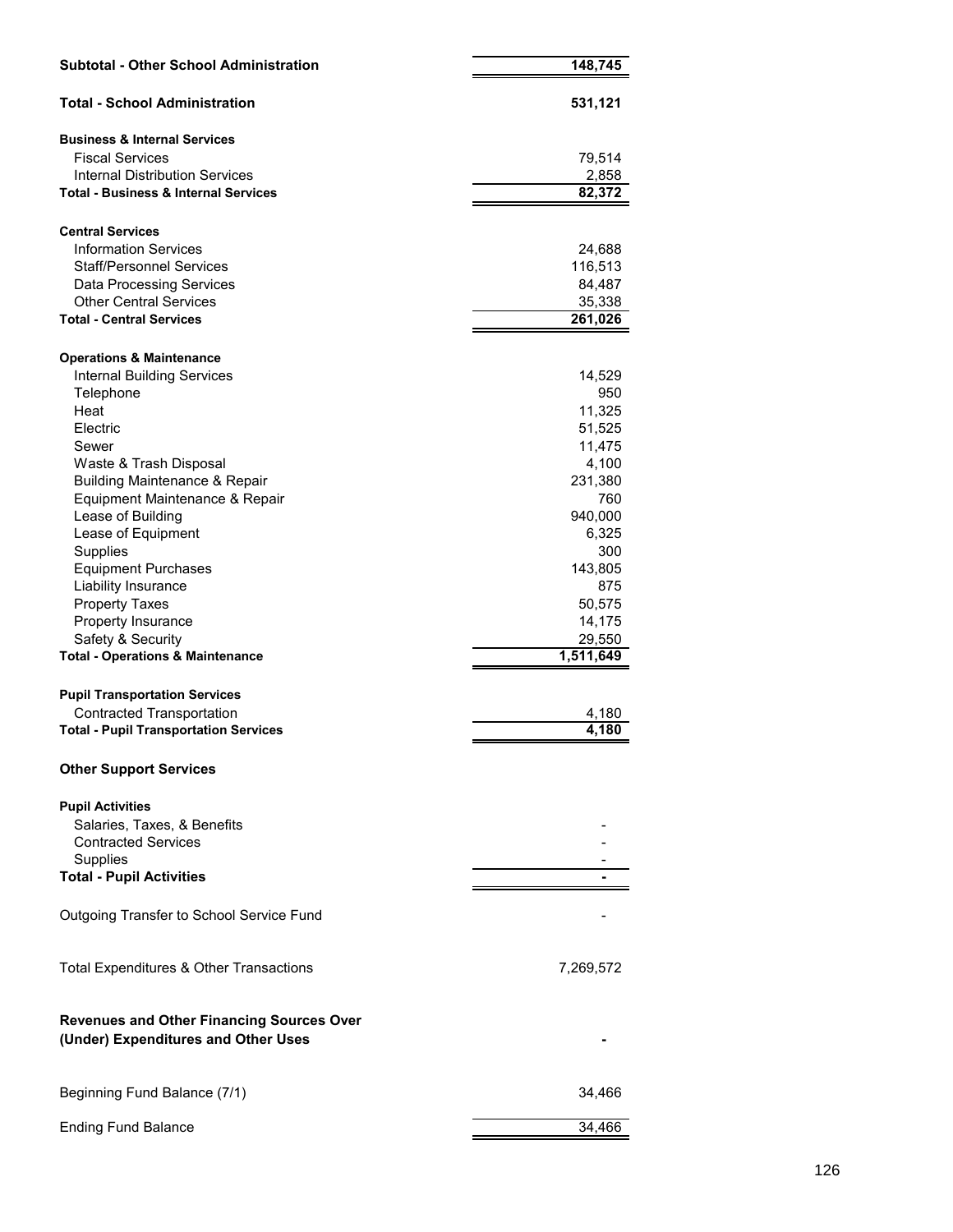| <b>School Service Fund</b>                        |         |
|---------------------------------------------------|---------|
| Department of Agriculture                         | 111,000 |
| Department of Agriculture - Breakfast             | 26,900  |
| Department of Agriculture - Fruit/Veg             |         |
| Commodities                                       | 17,900  |
| <b>Other USDA Grants</b>                          |         |
| <b>Total Food Service Revenue</b>                 | 162,200 |
| Transfer In from General Fund                     |         |
| <b>Total Revenue and Incoming Transfers</b>       | 162,200 |
| <b>EXPENDITURES</b><br><b>Food Services</b>       |         |
| Supplies, Materials including Commodities expense | 132,320 |
| Salaries & Wages                                  | 9,630   |
| <b>Total Food Service Expenditures</b>            | 141,950 |
|                                                   |         |
| <b>Revenues and Other Financing Sources Over</b>  |         |
| (Under) Expenditures and Other Uses               | 20,250  |
| Beginning Fund Balance (7/1)                      | 106,778 |
| <b>Ending Food Service Fund Balance</b>           | 127,028 |